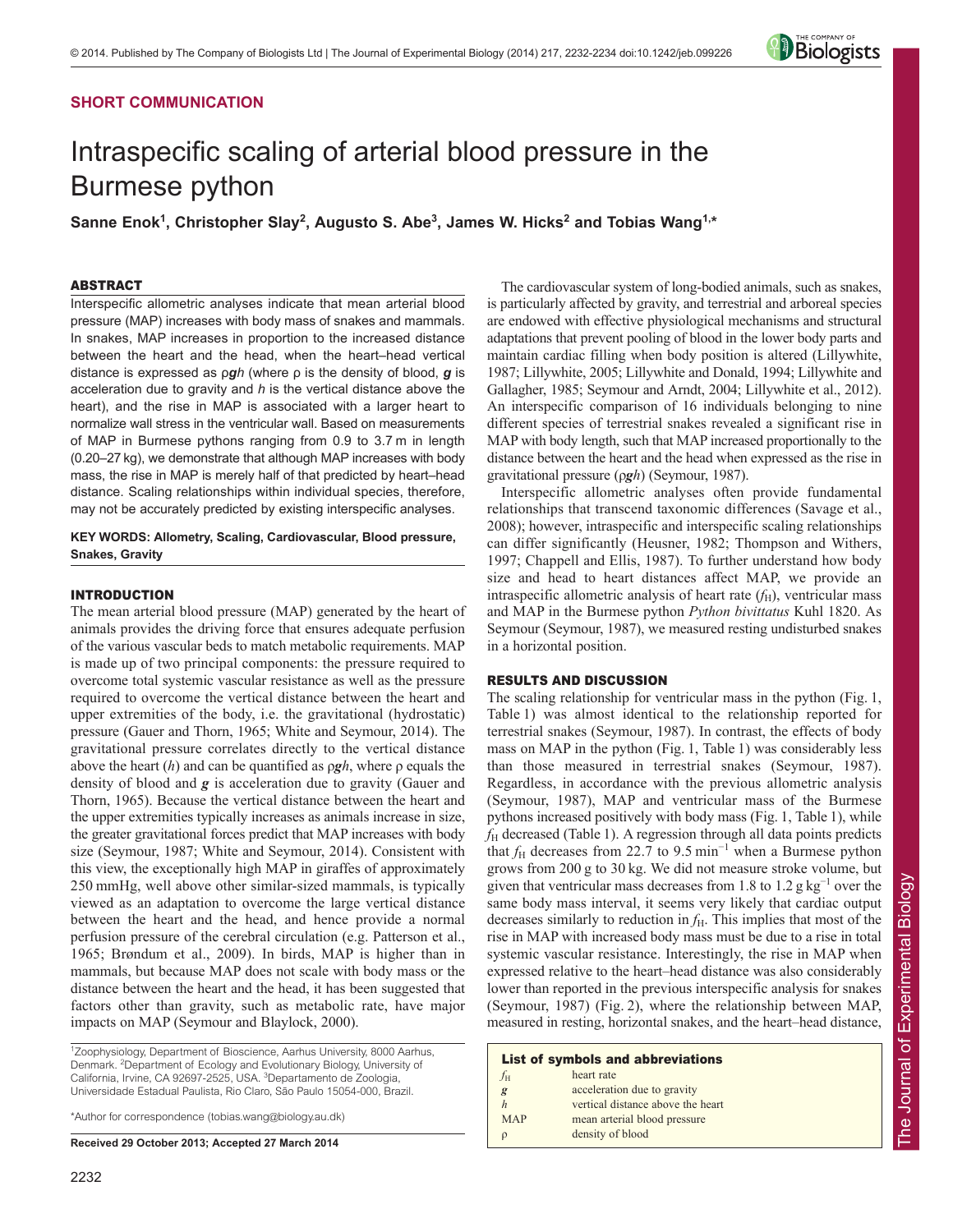

**Fig. 1. Scaling of mean arterial blood pressure and mass of the cardiac ventricle in Burmese python (***Python bivittatus***).** (A) Mean arterial blood pressure as a function of body mass for *P. bivittatus* (*N*=53). (B) Ventricle mass as a function of total body mass for *P. bivittatus* (*N*=22). Values are from fasted resting snakes at 30°C. Axes are logarithmic and the regression equation and statistics are presented in Table 1.

converted into a gravitational pressure (ρ*gh*), had a slope of 1.18. If heart–head distance perfectly predicts MAP, this slope should be 1.0. In the 15 pythons where we have heart–head distances and MAP, the slope of the relationship was less than half of that reported for terrestrial snakes (Seymour, 1987) (slope=0.49 versus 1.18), and significantly less than 1.0 (*P*=0.0193). Thus, at least in Burmese pythons, MAP is not simply related to the heart–head distance. This result is not necessarily surprising. In a resting, horizontal snake, or any terrestrial vertebrate in a horizontal position, the heart and head are essentially at the same gravitational potential. Thus, the additional gravitational pressure component of MAP is eliminated and the hemodynamic challenges of perfusing the head are minimized.

A variety of factors may account for the different MAP scaling relationship found in *P. bivittatus* compared with existing interspecific analyses. Pythons, unlike any other group of snakes, have functional intraventricular separation of the pulmonary and systemic circulations, and hence sustain relatively high MAP, while keeping pressures in the pulmonary circulation low (Wang et al., 2003; Jensen et al., 2010). Consequently, MAP of pythons is already sufficiently high to overcome gravitational stress when the head is elevated. In addition, although the rise in MAP is well below that predicted by the longer heart–head distance, the reflexive neurogenic regulation of blood pressure may be sufficiently effective to overcome any vertical challenges whenever the head is raised above heart level (e.g. Lillywhite and Donald, 1994). Finally, the steeper interspecific scaling slope of MAP and heart–head distance reported by Seymour (Seymour, 1987) may have been biased by inclusion of many snake species adapted to an arboreal life style (scansorial).

Allometric analyses are generally insightful; however, interspecific and intraspecific analyses may depict dissimilar relationships. For example, the scaling of body mass and metabolism have yielded significantly different mass exponents when analysed intraspecifically

versus interspecifically (e.g. Heusner, 1987). Therefore, it is not surprising that within the Burmese python, the allometric relationship of MAP and heart–head distance differs significantly from a phylogenetically diverse, interspecific relationship.

### MATERIALS AND METHODS

Sixty-one Burmese pythons (*P. bivittatus*) with a body mass between 0.2 and 27 kg were purchased from a commercial supplier and kept at Aarhus University in vivaria equipped with a heating system that provided temperatures between 25 and 32°C. In addition, three of the largest individuals were studied at Universidade Estadual Paulista in Brazil. The snakes had free access to water and were fed once a week. Food was withheld at least 2 weeks prior to experimentation. The animals grew during captivity and appeared healthy.

Anesthesia was induced by inhalation of 5% isoflurane (Baxter, Denmark) to allow intubation for mechanical ventilation (1–2% isoflurane at 5–10 breaths min<sup>−</sup><sup>1</sup> and 50 ml kg<sup>−</sup><sup>1</sup> ) using a Harvard apparatus mechanical ventilator. Snakes heavier than 2 kg were manually ventilated with an Ambu bag. Subsequently, a 5 cm ventrolateral incision was made anterior to the heart or posterior to the kidney, for the occlusive insertion of a polyethylene catheter (PE50 or PE90 containing heparinized saline, 50 IU ml<sup>-1</sup>) in the vertebral artery or dorsal aorta, respectively. Snakes were allowed to recover for  $1-2$  days at  $30^{\circ}$ C.

To measure MAP, the arterial catheter was connected to a disposable pressure transducer (Model PX600; Baxter Edwards, Irvine, CA, USA) calibrated against a static water column and recorded with a Biopac MP100 data acquisition system (Biopac Systems, Inc., Goleta, CA, USA) at 100 Hz.  $f<sub>H</sub>$  was derived from the pulsating pressure signal.

All measurements were conducted on fully recovered, fasting and undisturbed snakes kept at 30°C for a minimum of 12 h in climatic chambers that also served to reduce visual and auditory disturbance during measurements. Resting MAP and  $f_H$  were measured 1 h after connecting the catheters to alleviate the influence handling stress on MAP and  $f<sub>H</sub>$ . All snakes studied in Aarhus were euthanized after measurements (200 mg kg<sup>-1</sup> pentobarbital, i.p.), whereupon length was measured and hearts were harvested. The data reported in the present study were collected in

**Table 1. Allometric equations for ventricular mass (***M***v), mean arterial blood pressure (MAP), head–heart distance, total body length, heart rate (***f***H) and body mass (***M***b) in** *Python bivittatus*

|                            |                   | Regression equation |         |           |       |    |
|----------------------------|-------------------|---------------------|---------|-----------|-------|----|
| $M_v(g)$                   | $M_b$ (g)         | Y=aX°               | 0.00277 | 0.9187    | 0.958 | 22 |
| MAP (kPa)                  | $M_{\rm b}$ (g)   | Y=aX <sup>b</sup>   | 3.248   | 0.0786    | 0.197 | 53 |
| $f_H$ (min <sup>-1</sup> ) | $M_{\rm b}$ (g)   | Y=aX <sup>b</sup>   | 56.87   | $-0.1735$ | 0.680 | 54 |
| Head-heart distance (cm)   | Total length (cm) | Y=aX+b              | 0.1905  | 2.814     | 0.971 | 23 |

All values were measured on fasting and undisturbed Burmese pythons at 30°C.